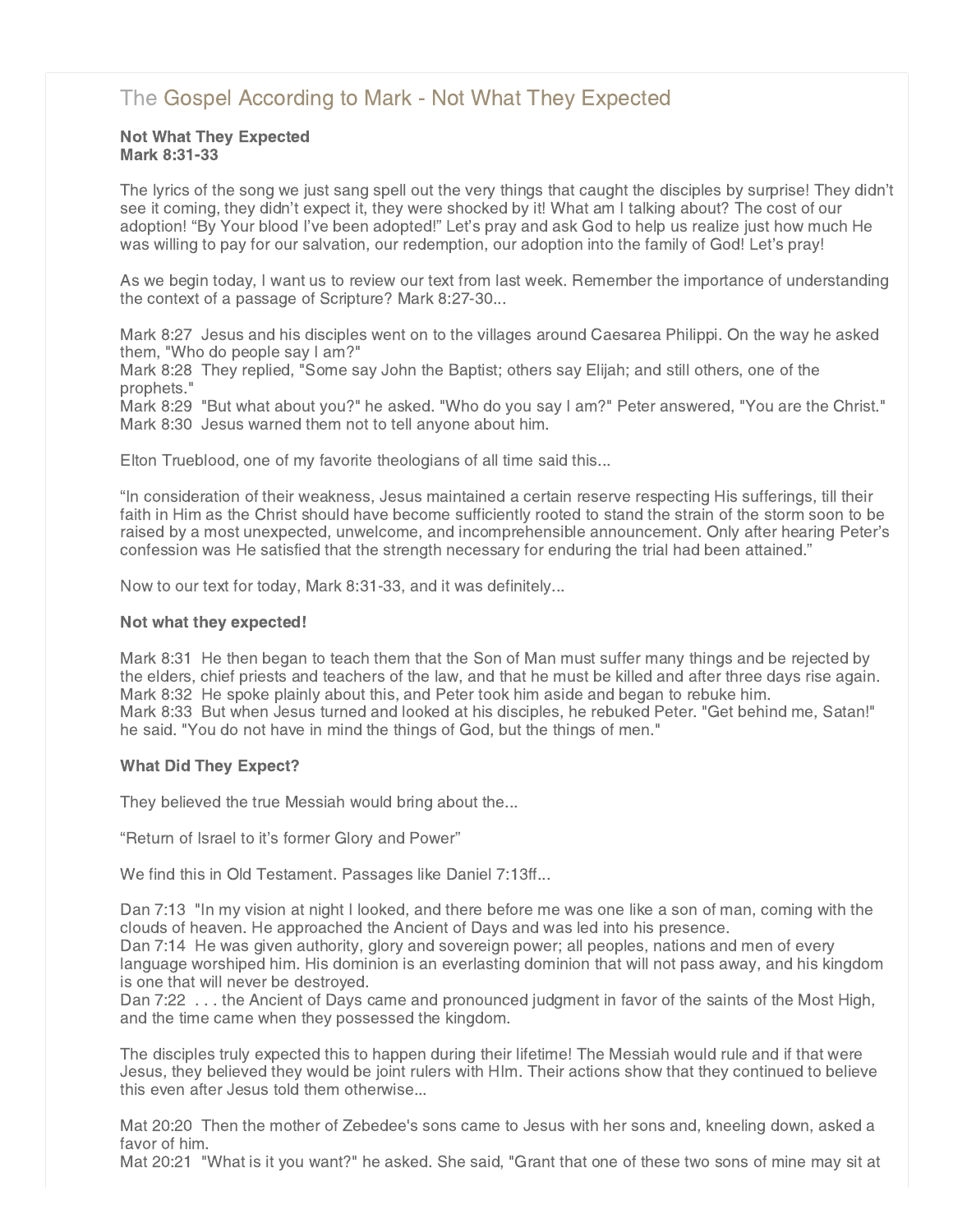your right and the other at your left in your kingdom."

## What They Expected

"The Return of The King"

Jer 23:5 "The days are coming," declares the LORD, "when I will raise up to David a righteous Branch, a King who will reign wisely and do what is just and right in the land. Jer 23:6 In his days Judah will be saved and Israel will live in safety. This is the name by which he will be called: The LORD Our Righteousness.

So they saw the part about a King! You might remember that Israel always wanted a King. They wanted an earthly King to lead them into power and international prominence and wealth and prosperity. However, they overlooked the parts about how the true Messiah King would reign wisely and do what "is just and right" and that He would be called: The LORD Our Righteousness." We're going to see in a few moments that this was one of the reasons the religious establishment had such a hard time accepting Jesus as the Messiah. How ironic the religious leaders would stumble over the righteous, doing the right thing part of the Messiah! The disciples struggled understanding the prophecies as well. We'll see some of this as we look at...

## What Jesus Told Them Was Going To Happen Was Unthinkable

#1 Unthinkable: The Son of Man Must Suffer Many Things

Mark 8:31 He then began to teach them that the Son of Man must suffer many things...

What kinds of things? Well, we know from hindsight it would be things like...

Betrayal/Denial/Rejection/Ridicule /False accusations /Beatings /A scourging A crown of thorns /Being Spit Upon/Carrying a Heavy Cross

Being nailed to that Cross/A Sword in His Side/Baring the Sin of the World

But wait just a minute! Are we talking about Israel's coming King? Are we talking about the One who was to be the Messiah, the Savior, the One who would usher in God's Kingdom? If this is the same guy, why in the world would He have to suffer those kinds of things?

Why? Because Jesus was the suffering servant of Isaiah 53. Prophecy many had chosen to kind of overlook, because it was not what they wanted to hear! What does it say? Isaiah 53:3...

Isa 53:3 He was despised and rejected by men, a man of sorrows, and familiar with suffering. Like one from whom men hide their faces he was despised, and we esteemed him not.

Isa 53:4 Surely he took up our infirmities and carried our sorrows, yet we considered him stricken by God, smitten by him, and afflicted.

Isa 53:5 But he was pierced for our transgressions, he was crushed for our iniquities; the punishment that brought us peace was upon him, and by his wounds we are healed.

Isa 53:6 We all, like sheep, have gone astray, each of us has turned to his own way; and the LORD has laid on him the iniquity of us all.

The religious leaders and the disciples had something in common. They had read the parts of the Scripture they wanted to read and had ignored the hard parts. Do we ever do that? Guilty! It's easy to read the parts about the blessings and the promises, but what about the parts that say we will sometimes go through tough times and even suffering? Of Course, Jesus promised to be with us always, and to be our strength and to meet our needs, but it is our human tendency to want to skip the hard parts. The disciples and the pharisees were no different. The fact that the coming Messiah would suffer was beyond their comprehension and while the disciples eventually understood and accepted, a majority of the religious leaders did not and that leads us to the second unthinkable thing Jesus was saying...

#2 Unthinkable: Jesus would be rejected by the elders, chief priests and teachers of the law Mark 8:31 He then began to teach them that the Son of Man must suffer many things and be rejected by the elders, chief priests and teachers of the law...

Why would the Messiah be rejected? Why would the chief priests and teachers of the law not recognize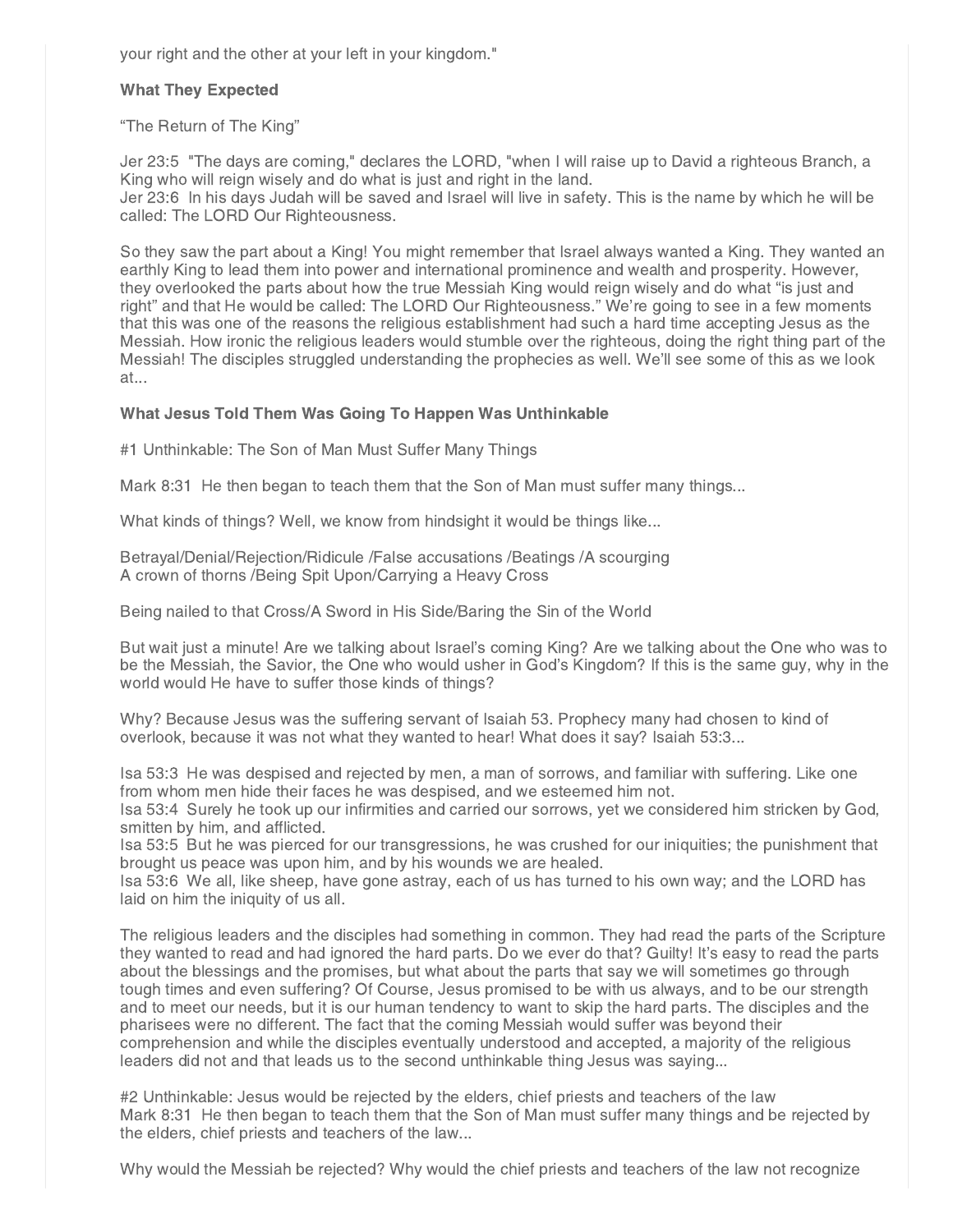Him?

Again, He was not what they expected!

He was from Nazareth and many were unaware that He was actually born in Bethlehem, in a stable of all places, not very kingly. He was not from a family in high position, He was born to a carpenter. But here's part of the problem: They just didn't look hard enough or they didn't want to see the truth. But it was there...

Luke 2:1 In those days Caesar Augustus issued a decree that a census should be taken of the entire Roman world.

Luke 2:2 (This was the first census that took place while Quirinius was governor of Syria.)

Luke 2:3 And everyone went to his own town to register.

Luke 2:4 So Joseph also went up from the town of Nazareth in Galilee to Judea, to Bethlehem the town of David, because he belonged to the house and line of David.

Luke 2:5 He went there to register with Mary, who was pledged to be married to him and was expecting a child.

Luke 2:6 While they were there, the time came for the baby to be born,

Luke 2:7 and she gave birth to her firstborn, a son. She wrapped him in cloths and placed him in a manger, because there was no room for them in the inn.

Luke 2:8 And there were shepherds living out in the fields nearby, keeping watch over their flocks at night. Luke 2:9 An angel of the Lord appeared to them, and the glory of the Lord shone around them, and they were terrified.

Luke 2:10 But the angel said to them, "Do not be afraid. I bring you good news of great joy that will be for all the people.

Luke 2:11 Today in the town of David a Savior has been born to you; he is Christ the Lord.

Luke 2:12 This will be a sign to you: You will find a baby wrapped in cloths and lying in a manger."

Why the rejection? Was there a bit of jealousy? You might remember Dr. Reggie Ogea's sermon on King Herod and his attempts to kill baby Jesus because Jesus was the One born King of the Jews, and Herod had usurped his position. Maybe one of the reasons Jesus was rejected by the religious establishment was the fact Jesus was also a Priest, but not just another priest, or an ordinary priest. The writer of Hebrews tells us this..

Heb 5:5 So Christ also did not take upon himself the glory of becoming a high priest. But God said to him, "You are my Son; today I have become your Father."

Heb 5:6 And he says in another place, "You are a priest forever, in the order of Melchizedek."

And what made Jesus such a much better priest than the earthly priest of His day? Maybe is was the very fact that He understood suffering and pain and had been touched by human suffering, whereas many of the priest of His day had become entrenched in power and wealth and no longer understood the common man! In fact, the writer of Hebrews once again steps in and helps us...

Heb 4:15 For we do not have a high priest who is unable to sympathize with our weaknesses, but we have one who has been tempted in every way, just as we are--yet was without sin.

Heb 4:16 Let us then approach the throne of grace with confidence, so that we may receive mercy and find grace to help us in our time of need.

Why the rejection

The leaders of the day had a pretty good thing going and didn't want some Messiah to come along and mess it up They had authority and control As I said, they had power and money. Listen to these words. Elton Trueblood says...

"The men who ought to have taught the people to recognize in Jesus the Lord's Anointed, would hound them on to cry, "crucify Him," and by importunities and threats urge heathen authorities to perpetrate a crime for which they had no heart. Gray-haired elders sitting in council would solemnly decide that He was worthy of death; high priests would utter oracles, that one man must die for the people, that the whole nation perish not; scribes learned in the law would use their legal knowledge to invent plausible grounds for an accusation involving capital punishment. Jesus had suffered many petty annoyances from such persons already; but the time was approaching when nothing would satisfy them but getting the object of their dislike cast forth out of the world. Alas for Israel, when her wise men, and her holy men, and her learned men, knew of no better use to make of the stone chosen of God, and precious, than thus contemptuously and wantonly to fling it away!"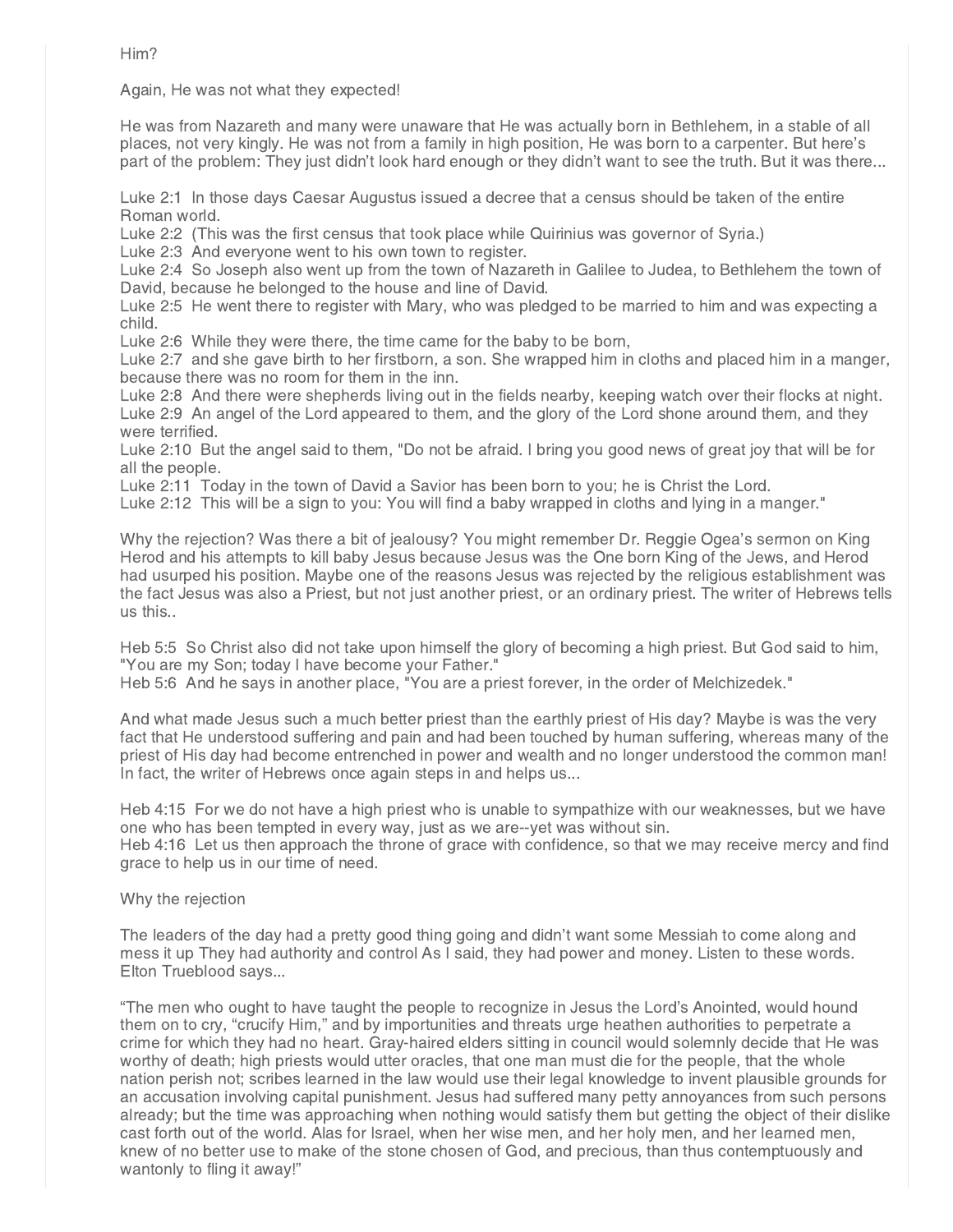Let me be so bold as to ask this question today: Have we chosen to contemptuously and wantonly fling Jesus away? It's quite easy to point fingers at the corrupt religious people of Jesus' day who would chose power, position, prestige, but what about us? Do we not have many in our world today who reject Jesus for the very same reasons? If we are honest wouldn't we say that some of the biggest obstacles for accepting Jesus as Savior for many is the fear of loosing power, position, prestige, pleasure, prosperity? The answer to this question is absolutely yes! But I want to remind each of us hear today of this truth...There's nothing you could ever give up for Jesus that's not worth loosing for the sake of knowing Jesus as your Savior, your Lord, your provider, your best friend, your hope, your coming King! I know we talked about that last week, but it's not a bad thing to be reminded, right? Paul put it this way...

Phil 3:7 But whatever was to my profit I now consider loss for the sake of Christ.

Phil 3:8 What is more, I consider everything a loss compared to the surpassing greatness of knowing Christ Jesus my Lord, for whose sake I have lost all things. I consider them rubbish, that I may gain Christ Phil 3:9 and be found in him, not having a righteousness of my own that comes from the law, but that which is through faith in Christ--the righteousness that comes from God and is by faith.

Phil 3:10 I want to know Christ and the power of his resurrection and the fellowship of sharing in his sufferings, becoming like him in his death,

Phil 3:11 and so, somehow, to attain to the resurrection from the dead.

And that takes us to the third unthinkable thing Jesus shared with His disciples...

#3 Unthinkable: Jesus was going to die.

Mark 8:31 He then began to teach them that the Son of Man must suffer many things and be rejected by the elders, chief priests and teachers of the law, and that he must be killed and after three days rise again.

Jesus was going to die a literal death! He didn't just fall asleep. To the disciples the death of Jesus would be the final blow to their hopes that Jesus was truly the Messiah. I mean when you think of a King, especially The King of Kings, you don't immediately think of assassination by crucifixion. Why did He have to die? Jesus doesn't get into the details of this with His disciples at this time, but we have this insight give by the writer of Hebrews...

Heb 9:11 When Christ came as high priest of the good things that are already here, he went through the greater and more perfect tabernacle that is not man-made, that is to say, not a part of this creation. Heb 9:12 He did not enter by means of the blood of goats and calves; but he entered the Most Holy Place once for all by his own blood, having obtained eternal redemption.

Heb 9:13 The blood of goats and bulls and the ashes of a heifer sprinkled on those who are ceremonially unclean sanctify them so that they are outwardly clean.

Heb 9:14 How much more, then, will the blood of Christ, who through the eternal Spirit offered himself unblemished to God, cleanse our consciences from acts that lead to death, so that we may serve the living God!

And then we read down in verse 22 of Hebrews chapter 9...

Heb 9:22 In fact, the law requires that nearly everything be cleansed with blood, and without the shedding of blood there is no forgiveness.

Jesus had to die physically in this world, so you and I could live spiritually in eternity! Jesus had to take the punishment we deserved! Let me put it this way:

It would take us an eternity of separation from God for us to pay our sin debt and that was unacceptable to God so He made a way for our debt to be paid in full! And what was that way?

2 Cor 5:21 God made him who had no sin to be sin for us, so that in him we might become the righteousness of God.

But Pastor Larry, how does that work for me? How can I have that? I'm going to tell, you in just a moment. But I need for us to look at one more thing in our text. It's something you need to see. Peter was so shocked that Jesus was talking about literally being killed this happened...

Peter Rebukes Jesus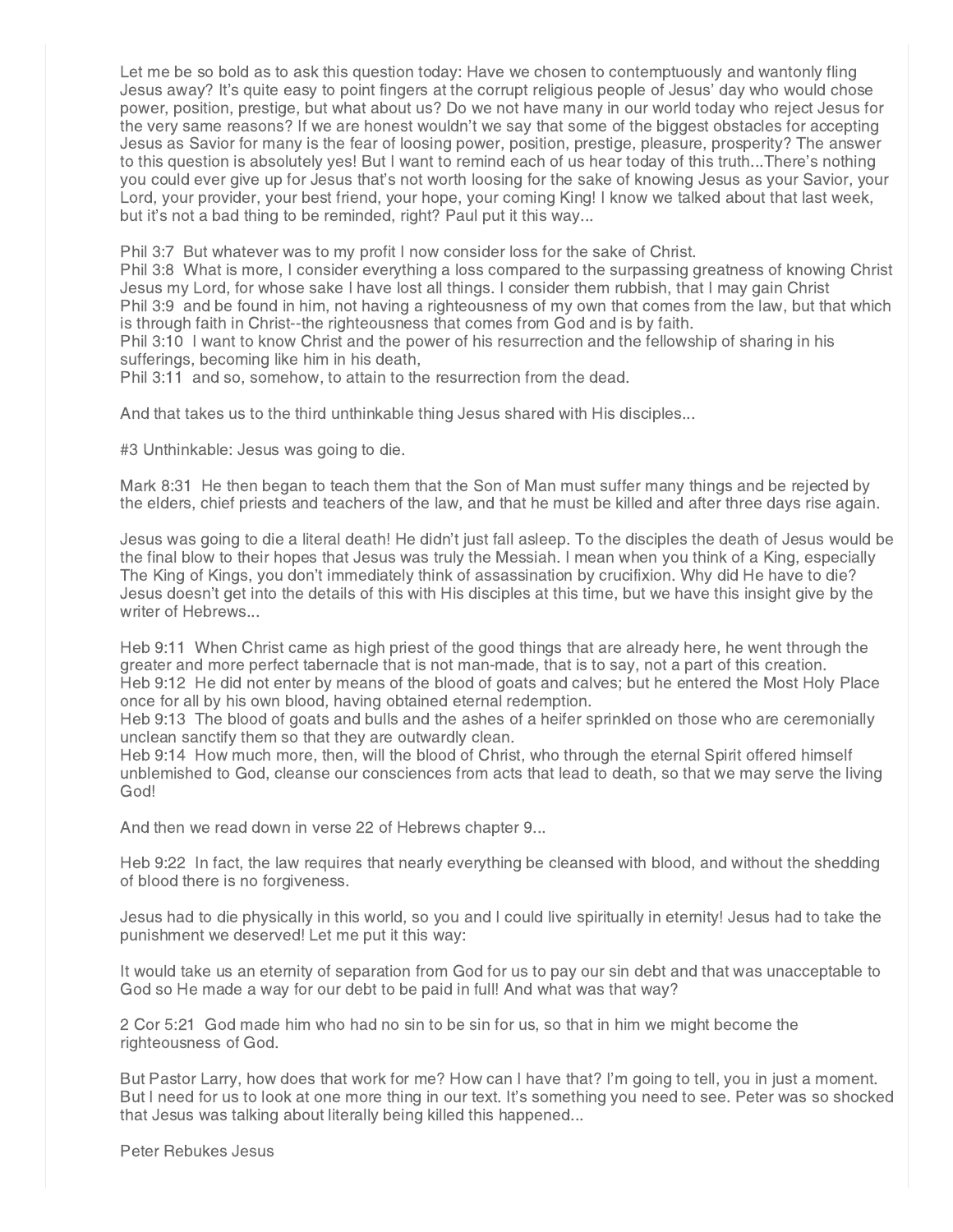Mark 8:32 He spoke plainly about this, and Peter took him aside and began to rebuke him. Mark 8:33 But when Jesus turned and looked at his disciples, he rebuked Peter. "Get behind me, Satan!" he said. "You do not have in mind the things of God, but the things of men."

What was happening here? When Jesus rebuked Peter He said, "Get behind me, Satan." He was not calling Peter Satan, He was actually speaking to Satan and his attempt to use Peter's concern for Jesus to revise the wilderness temptation to avoid the cross! Remember? Satan gave Jesus three alternatives, the stones to bread, jumping off the pinnacle of the temple, bowing down to worship Satan. That's another whole sermon, but the jest of these temptations was for Jesus to avoid the pain and suffering of the Cross and to take an easier way to get people to follow Him. That may be the way of man, but it was not the way of God!

While the disciples didn't fully understand at this point that Jesus had to be the sacrificial lamb to die for the sins of the world, they were really having a hard time accepting a suffering Messiah who had to die, and a lot of people in our world today have a hard time accepting this! Accepting that someone else would have to suffer and pay for my sins! It's really a pride thing. It's hard to accept that when it comes to my sin debt, I can't afford to pay it! It's hard to accept that someone else would have to suffer the punishment I deserve! Let me do something! Let me take care of the debt! I'll handle this, but the truth is I can't. God's Word is very clear on this!

Rom 3:20 Therefore no one will be declared righteous in his sight by observing the law; rather, through the law we become conscious of sin.

Rom 3:21 But now a righteousness from God, apart from law, has been made known, to which the Law and the Prophets testify.

Rom 3:22 This righteousness from God comes through faith in Jesus Christ to all who believe. There is no difference,

Rom 3:23 for all have sinned and fall short of the glory of God,

Rom 3:24 and are justified freely by his grace through the redemption that came by Christ Jesus.

Rom 3:25 God presented him as a sacrifice of atonement, through faith in his blood...

So, back to the questions some of you had earlier. How can I have that? How does that work for me? How can I have the righteousness from God? The answer is actually right in the middle of what we just read...

Rom 3:22 This righteousness from God comes through faith in Jesus Christ to all who believe.

Jesus said this back in John's Gospel...

John 5:24 "I tell you the truth, whoever hears my word and believes him who sent me has eternal life and will not be condemned; he has crossed over from death to life.

Romans 10:8-10 gives us more detail...

Rom 10:8 But what does it say? "The word is near you; it is in your mouth and in your heart," that is, the word of faith we are proclaiming:

Rom 10:9 That if you confess with your mouth, "Jesus is Lord," and believe in your heart that God raised him from the dead, you will be saved.

Rom 10:10 For it is with your heart that you believe and are justified, and it is with your mouth that you confess and are saved.

So here's the bottom line:

God has written a check to pay for your sin in full! Jesus signed it with His precious Blood!

The only thing you need to do is endorse the check with your confession of faith in Jesus as your personal Savior and Lord!

Rom 10:11 As the Scripture says, "Anyone who trusts in him will never be put to shame." Rom 10:12 For there is no difference between Jew and Gentile--the same Lord is Lord of all and richly blesses all who call on him,

Rom 10:13 for, "Everyone who calls on the name of the Lord will be saved."

As our praise band comes up, to lead us during this time of invitation and worship, two things: first, there are four tables set up in the corners of our auditorium. If you would like to take this time to remember the price